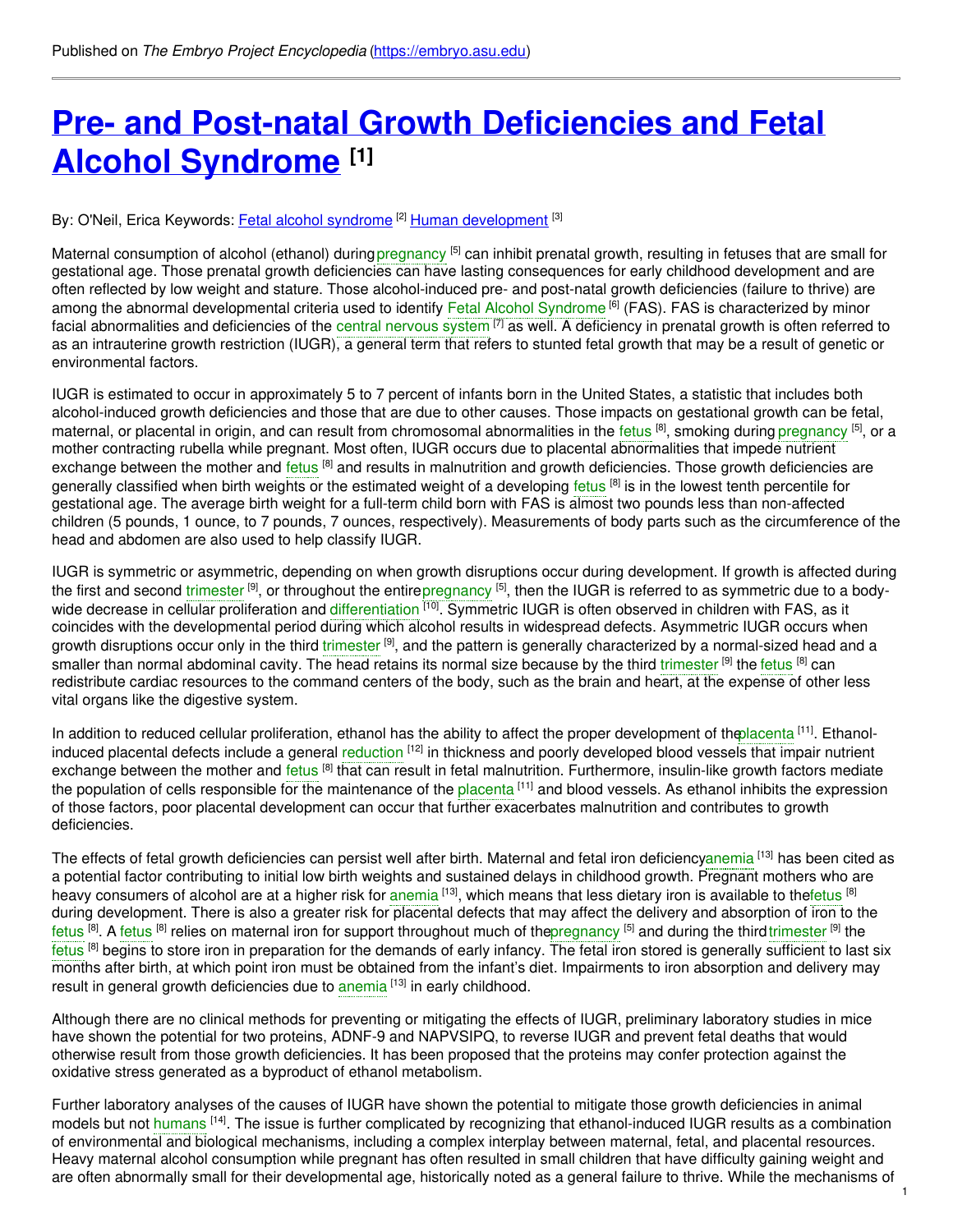those growth deficiencies are not fully understood, it is recognized that pre- and post-natal growth defects are important criteria by which FAS can be identified.

# **Sources**

- 1. Abel, Ernest L. "Growth Retardation," In*Fetal Alcohol Abuse* Syndrome, ed. Ernest L. Abel. 57–69. New York: Plenum Press, 1998.
- 2. Brodsky, Dara, and Helen Christou. "Current Concepts in Intrauterine Growth Restriction,"*Journal of Intensive Care Medicine* 19 (2004): 307–19.
- 3. Carter, R. Colin, Sandra W. Jacobson, Christopher D. Molteno, and Joseph L. Jacobson. "Fetal Alcohol Exposure, Iron-Deficiency Anemia, and Infant Growth," *Pediatrics* 120 (207): 559–67.
- 4. Gundogan, Fusun, Gwen Elwood, Lisa Longato, Ming Tong, Adrian Feijoo, Rolf I. Carlson, Jack R. Wands, and Suzanne M. de la Monte. "Impaired Placentation in Fetal Alcohol [Syndrome](https://embryo.asu.edu/search?text=Fetal%20Alcohol%20Syndrome) [6] ," *Placenta* 29 (2008): 148–57.
- 5. Spong, Cahterine Y., Daniel T. Abebe, Illana Gozes, Doublas E. Brenneman, and Joanna M. Hill. "Prevention of Fetal Demise and Growth Restriction in a Mouse Model of Fetal Alcohol [Syndrome](https://embryo.asu.edu/search?text=Fetal%20Alcohol%20Syndrome) [6] ," *Journal of Pharmacology and Experimental Therapeutics* 297 (2001): 774–79.

Maternal consumption of alcohol (ethanol) during pregnancy can inhibit prenatal growth, resulting in fetuses that are small for gestational age. Those prenatal growth deficiencies can have lasting consequences for early childhood development and are often reflected by low weight and stature. Those alcohol-induced pre- and post-natal growth deficiencies ("failure to thrive") are among the abnormal developmental criteria used to identify Fetal Alcohol Syndrome (FAS). FAS is characterized by minor facial abnormalities and deficiencies of the central nervous system as well. A deficiency in prenatal growth is often referred to as an intrauterine growth restriction (IUGR), a general term that refers to stunted fetal growth that may be a result of genetic or environmental factors.

## **Subject**

Fetal alcohol [syndrome](https://embryo.asu.edu/library-congress-subject-headings/fetal-alcohol-syndrome-0) [15] Fetal Alcohol [Syndrome](https://embryo.asu.edu/medical-subject-headings/fetal-alcohol-syndrome) [16]

#### **Topic**

[Disorders](https://embryo.asu.edu/topics/disorders)<sup>[17]</sup>

#### **Publisher**

Arizona State University. School of Life Sciences. Center for Biology and Society. Embryo Project Encyclopedia.

#### **Rights**

© Arizona Board of Regents Licensed as Creative Commons Attribution-NonCommercial-Share Alike 3.0 Unported (CC BY-NC-SA 3.0) http://creativecommons.org/licenses/by-nc-sa/3.0/

#### **Format**

<u>[Articles](https://embryo.asu.edu/formats/articles)</u> [18]

**Last Modified** Wednesday, July 4, 2018 - 04:40

**DC Date Accessioned** Thursday, May 10, 2012 - 14:06

**DC Date Available** Thursday, May 10, 2012 - 14:06

**DC Date Created** 2011-05-04

## **DC Date Created Standard**

Wednesday, May 4, 2011 - 07:00

**c** [Contact](https://embryo.asu.edu/contact) Us

© 2021 Arizona Board of Regents